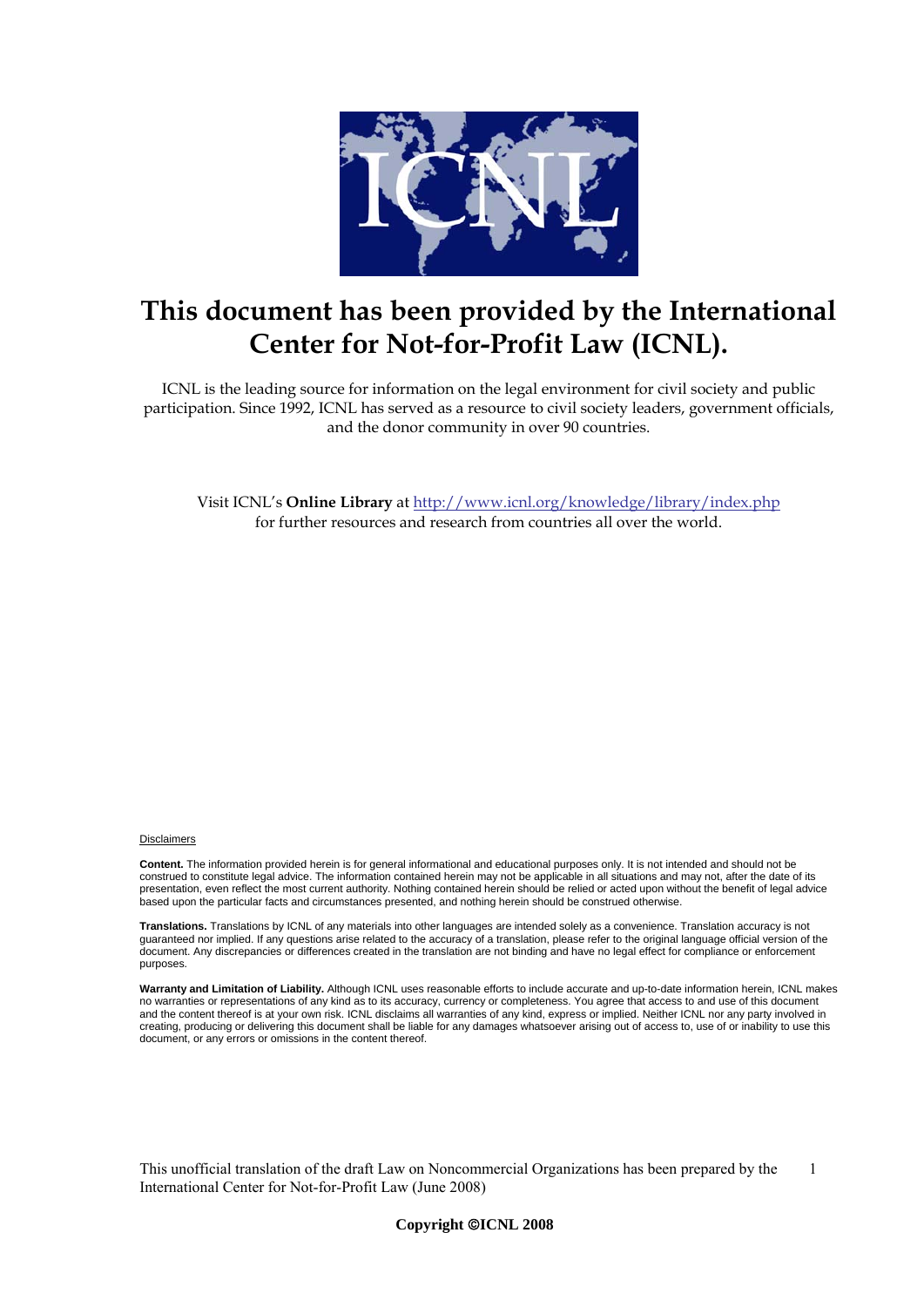# **Law of the Republic of Kazakhstan from 31 May 1996 N 3-1 on Public Associations (with changes, made in accordance with Laws of the RK from 15.15.07)**

The right to freedom of association is constitutional and is one of the most important rights of the citizen and person, the implementation of which is in the interests of society and is under the protection of the state.

# CHAPTER 1. GENERAL PROVISIONS.

## *Article 1. The Subject of Regulation of the Law.*

The subject of regulation of this Law are the social relations, arising in connection with the exercise of the right to association by citizens of the Republic of Kazakhstan , as well as formation, operation, reorganization and/or liquidation of public associations.

## *Article 2. Concept of Public Association*

A public association in the Republic of Kazakhstan is acknowledged to be any political party, trade union, or other association of citizens, formed on a voluntary basis for the achievement of common goals, which are not contrary to legislation. Public associations are noncommercial organizations.

## *Article 3. Legislation on Public Associations*

The legislation of the Republic of Kazakhstan on public associations is based on the Constitution of the Republic of Kazakhstan and consists of this Law and other legislative acts, which are not contrary to this Law or the Constitution.

The authority of this Law extends to all social associations formed on the initiative of citizens, with the exception of religious organizations, territorial local self-government and independent social activity organizations, whose procedures of formation and activities are determined by other legislative acts.

The authority of this Law extends to the activities of subordinate structures (branches and representative offices) of foreign and international noncommercial nongovernmental nonreligious associations, formed and operating on the territory of the Republic of Kazakhstan.

If an international legal act, ratified by the Republic of Kazakhstan, establishes rules that are different from those contained in this Law, the rules of the international act take precedence.

The particularities of formation, operations, reorganization, and liquidation of political parties, trade unions and other specific types of social associations, can be regulated by other laws. The activities of the specified public associations, if they are not regulated by other laws, are regulated by this Law.

## *Article 4. The State and Public Associations*

This unofficial translation of the draft Law on Noncommercial Organizations has been prepared by the 2 International Center for Not-for-Profit Law (June 2008)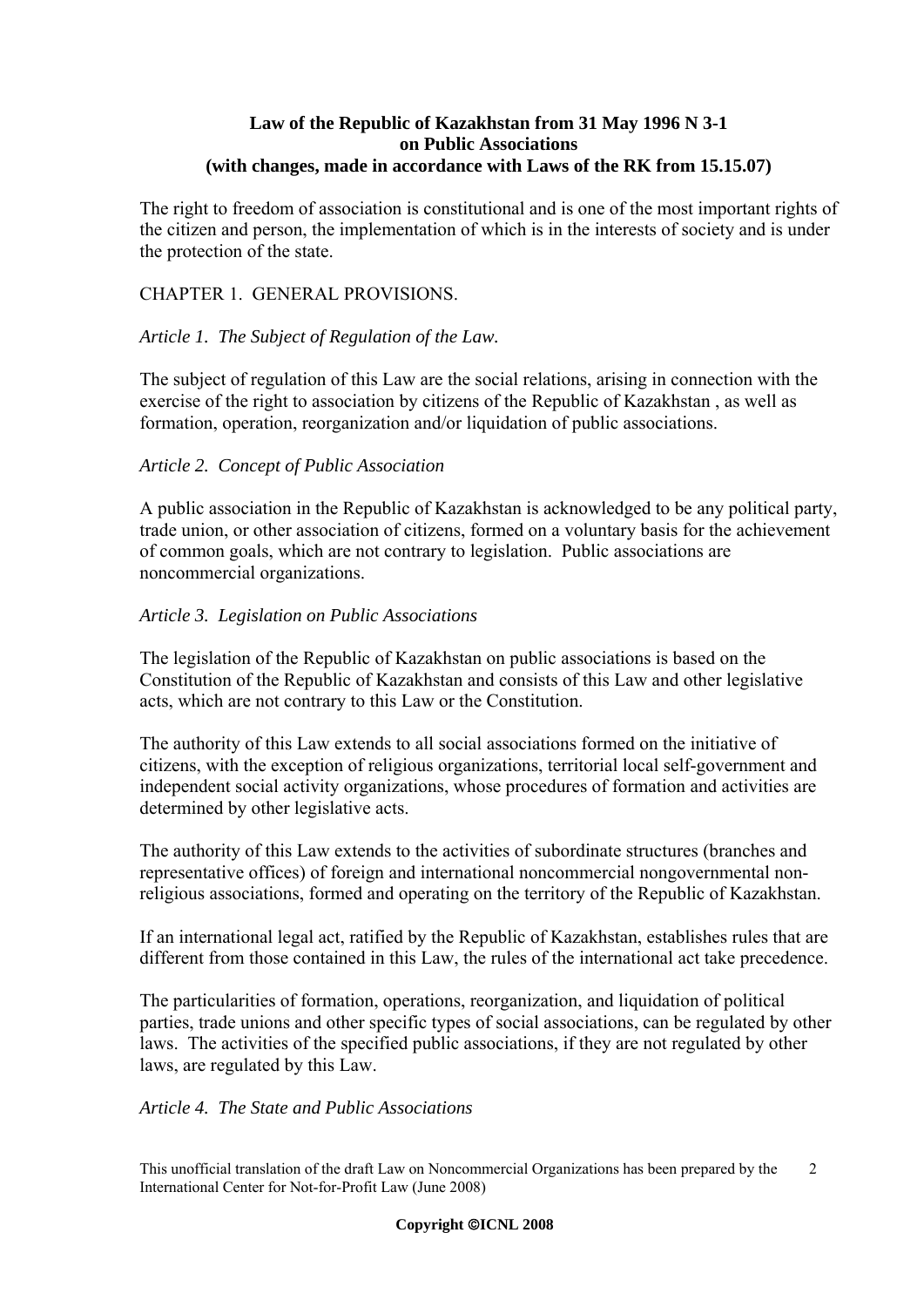The state ensures the observance of rights and lawful interests of public associations.

 The merger of public and state institutions, unlawful intervention of the state into the affairs of public associations or intervention of public associations into the affairs of state, assignment of the functions of the state agency's functions to a public association, or state financing of a public association are not allowed

Public associations may collaborate and cooperate with state agencies by means of signing agreements with them, and performing certain work for them, as specified by legislation, in accordance with the agreements.

The legislation of the Republic of Kazakhstan on labor and the legislation on social protection and insurance is applied to the personnel of public associations.

In certain cases stipulated by legislative acts, issues affecting the interests of public associations can be resolved by state organizations in coordination with public associations.

# *Article 5. The Foundations of the Activity of Public Associations*

Public associations shall be formed and operate with the purposes of implementation and protection of the political, economical, social, and cultural rights and freedoms, promotion the activity and independent actions of citizens; satisfaction of professional and amateur interests; development of scientific, technical, and artistic creativity; life and health protection of the people; protection of the natural environment; participation in charitable activities; carrying out of cultural and sports activities; protection of historical and cultural monuments; patriotic and humanistic education; expansion and strengthening international cooperation; and implementation of other activities, not prohibited by the legislation of the Republic of Kazakhstan.

The formation or operation of a public association that pursues extremist goals, and the formation of paramilitary forces that were not stipulated by the legislation of the Republic of Kazakhstan, are prohibited.

On the territory of the Republic of Kazakhstan, it is prohibited to form public associations under the model of paramilitary forces with the militarized structure, uniform, insignia, hymns, flags, pennants, special conditions of internal discipline and control, weapons, including imitation weapons.

Activities of political parties and trade unions of foreign states, parties with religious platforms, as well as the financing of political parties and trade unions by foreign legal persons and individuals or foreign countries or international organizations are not allowed.

 Formation and operation of public association infringing the health or moral principles of the citizens, as well as the activity of unregistered public associations are not allowed.

*Article 6. Principles of Formation and Operation of Public Associations.* 

Public associations are equal before the law. Public associations shall operate within the

This unofficial translation of the draft Law on Noncommercial Organizations has been prepared by the International Center for Not-for-Profit Law (June 2008) 3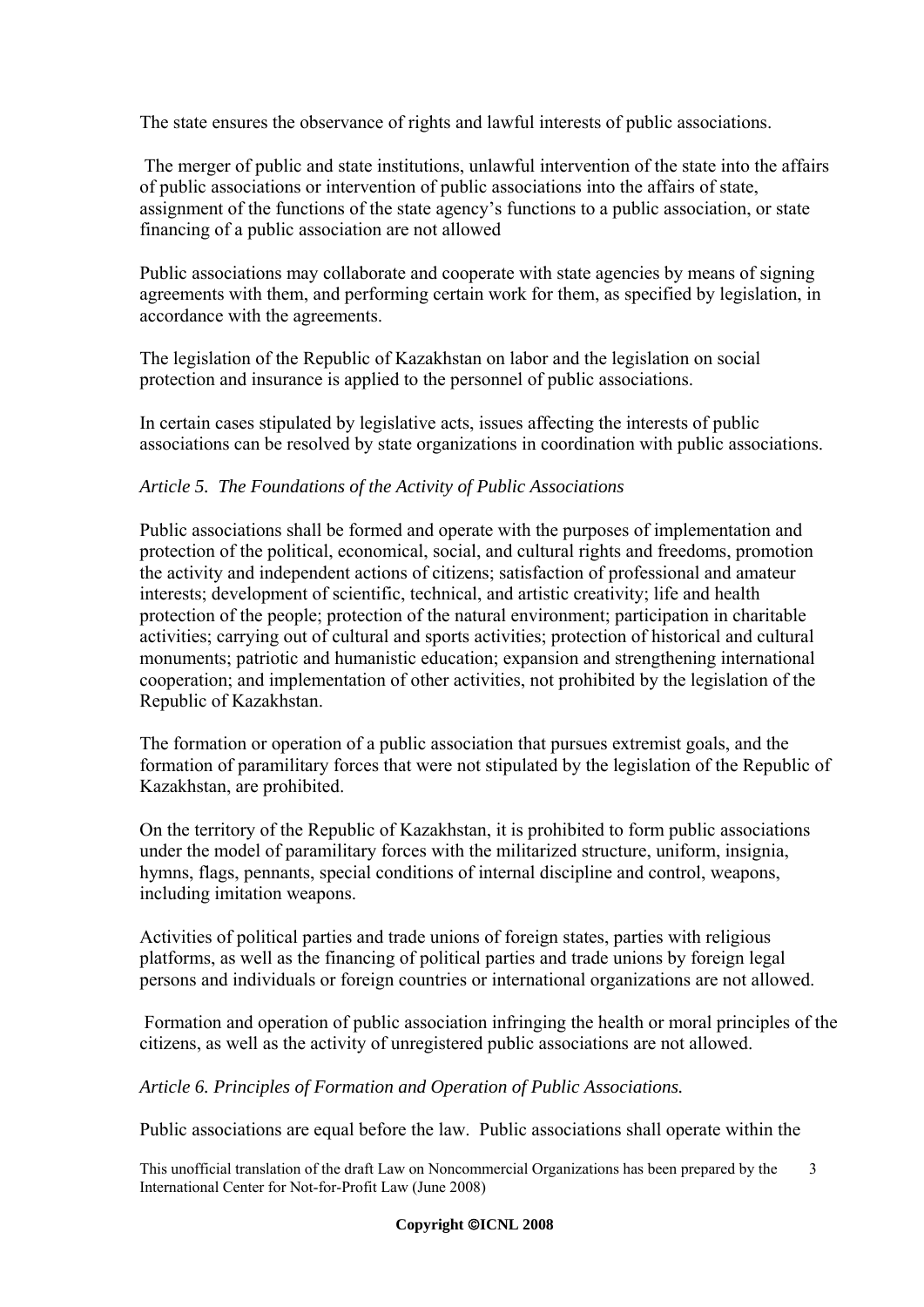framework of the Constitution and other legislative acts of the Republic of Kazakhstan.

Public associations are formed and operated on the basis of voluntarism, equal rights of the members (participants), self-government, legality, accountability, and openness of operations.

The participation or non-participation of a citizen in the activities of a public association cannot serve as a reason for limitation of her or his rights and freedoms. It is not permitted to require anyone to indicate membership or participation in a public association in official documents.

# *Article 7. The Status of Public Associations*

National, regional, and local public associations may form and operate in the Republic of Kazakhstan.

National public associations are associations that have subordinate structures (branches and representative offices) on the territories of more than half of the regions of the Republic of Kazakhstan.

Regional public associations are associations, having subordinate structures (branches and representative offices) on the territories of less than half of the regions of the Republic of Kazakhstan.

Local public associations are associations operating within the borders of one region of the Republic of Kazakhstan.

In order to affirm its status, a national or regional public association within one year after the date of its registration is obliged to provide the agency that registered this association with the copies of documents confirming the registration of its subordinate structures (branches and representative offices) in the territorial justice agencies.

# *Article 8. Unions (Associations) of Public Associations*

Public associations, formed and registered under established procedures, regardless of their type, have the right to form unions of public associations on the basis of constituent agreements and charters adopted by those unions, thereby forming new legal persons. They also have the right to be a member of international unions (associations).

The procedures of operation and state registration of unions of public associations, including international unions of public associations, are determined in accordance with the laws of the Republic of Kazakhstan.

# *Article 9. The Activity of International and Foreign Noncommercial Nongovernmental Associations on the Territory of the Republic of Kazakhstan.*

The formation and activities of the subordinate structures (branches and representative offices) of international and foreign noncommercial nongovernmental associations is

This unofficial translation of the draft Law on Noncommercial Organizations has been prepared by the 4 International Center for Not-for-Profit Law (June 2008)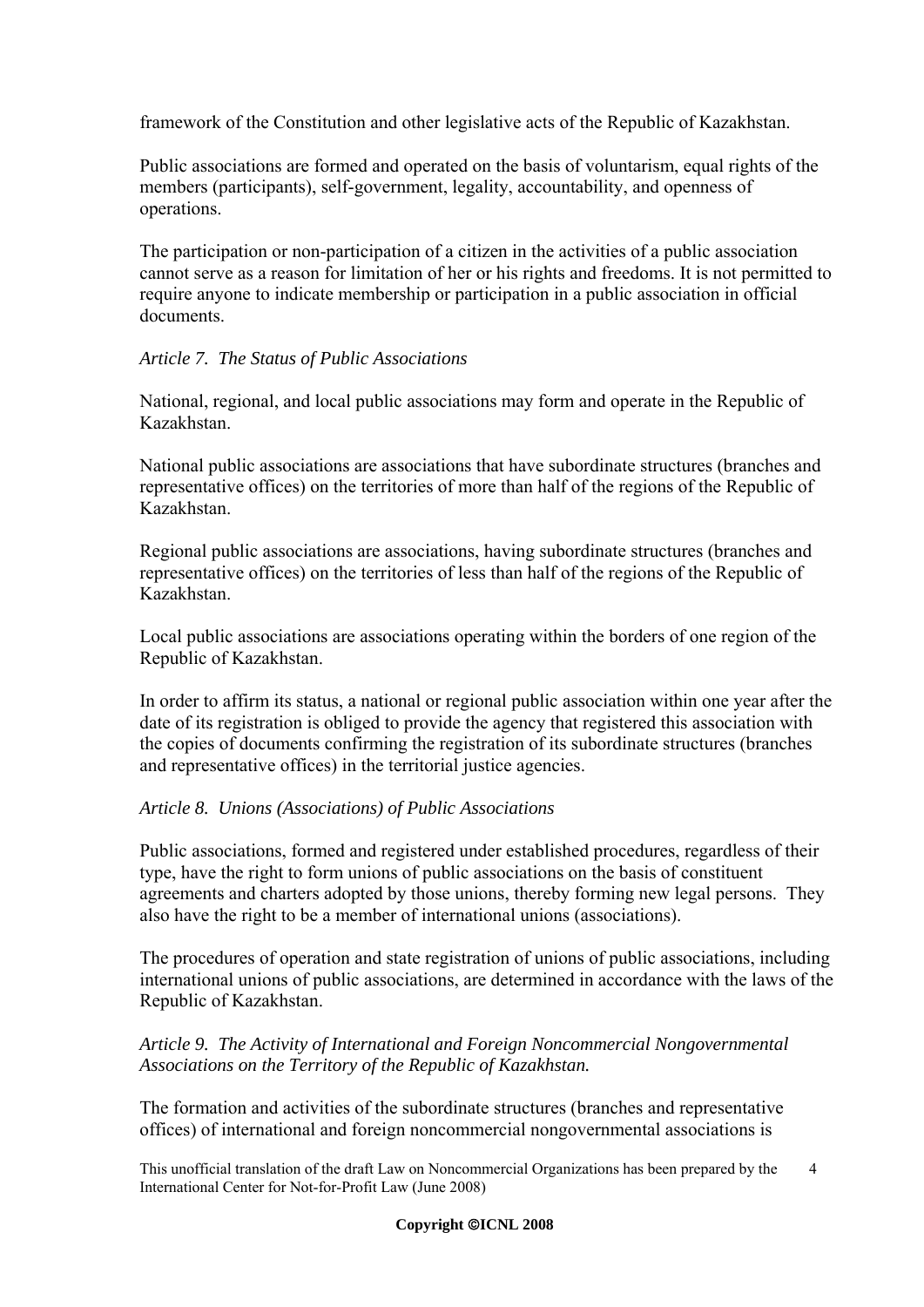## permitted in the Republic of Kazakhstan

The subordinate structures (branches and representative offices) of international and foreign noncommercial nongovernmental associations are governed by their charters, as long as they are not contrary to the legislation of the Republic of Kazakhstan.

# CHAPTER 2. THE FORMATION, REORGANIZATION, AND LIQUIDATION OF PUBLIC ASSOCIATIONS

# *Article 10. The Formation of Public Associations.*

A public association is formed on the initiative of a group of no less than ten citizens of the Republic of Kazakhstan, convening conference or meeting where the charter to be adopted and governing bodies to be formed.

The legal capacity of a public association as a legal person appears from the moment of its registration in accordance with the procedures, specified by the legislation of the Republic of Kazakhstan.

## *Article 11. Membership (Participation) in Public Associations.*

Citizens of the Republic of Kazakhstan can be the members (participants) of public associations. Membership (participation) of foreign citizens or stateless persons in public associations, except for political parties, can be provided in the charters of public associations.

Citizens reached sixteen years of age can be members (participants) of youth public associations existing under the auspices of political parties. The member's age of other public youth and childrens associations are determined by the charters of such associations.

The terms and procedures for acquiring and losing membership are determined by the charter of a public association.

Military personnel, employees of national security, law enforcement agencies and judges may not belong to political parties and trade unions, or express support for any political party.

## *Article 12. The Charter of Public Association*

The charter of public association should contain the following :

1. The name, subject, and goals of the activity of public association;

2. The membership (participation); methods and procedures for acquiring and losing membership, rights and obligations of members (participants) of the public association;

3. The organizational structure of the public association, legal status of its subordinate structures (branches and representative offices), and territorial limits within which it carries

This unofficial translation of the draft Law on Noncommercial Organizations has been prepared by the 5 International Center for Not-for-Profit Law (June 2008)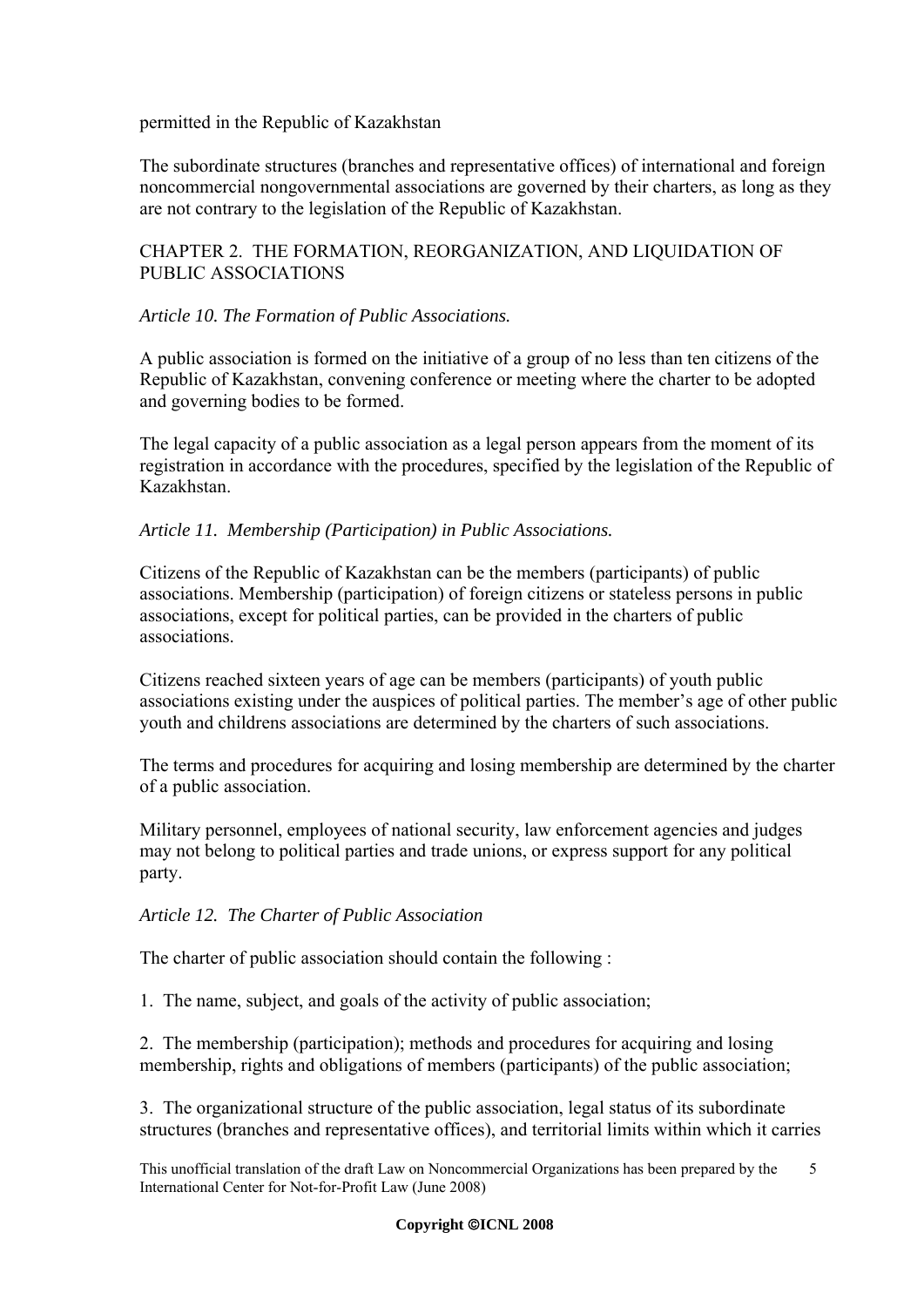out its activities;

4. The procedure for forming, authority and terms of office of the governing bodies of the public association, as well as the location of the constantly operating governing body of the public association;

5. The sources of capital and other property of the public association, rights of the public association and its subordinate structures (branches and representative offices) to manage the property;

6. The procedure for amending the charter of the public association;

7. The procedure for reorganization and liquidation the public association, and distribution of its property in the event of liquidation of the public association.

The charter may contain other provisions, relevant to the work of the public association, as long as these provisions are not contrary to the legislation of the Republic of Kazakhstan.

Adoption of the charter and amendments to the charter is under the authorities of the supreme governing body of the public association convention, conference, and meeting.

# *Article 13. State Registration and Re-Registration of a Public Association*

The state registration of national and regional public associations and the subordinate structures (branches and representative offices) of foreign and international noncommercial nongovernmental associations is carried out by the Ministry of Justice of the Republic of Kazakhstan.

The state registration of local public associations and of branches and representative offices is carried out by territorial justice agencies.

The state registration and re-registration of public associations are carried out according to the procedures and time limits specified by legislation on the state registration of legal persons.

In order to register, a public association submits an application to a registration agency within two months after the date of its formation.

The application must be accompanied by the charter, the minutes of the founding convention (conference, meeting) that adopted the charter, information about the founders of the association, documents, confirming the status and legal address of the public association, and proof of payment of the legal entity's registration fee.

Failure to meet the established deadline for submission of an application, caused by justified reasons, can be excused and the deadline can be extended by the registration agency.

In the circumstances provided by legislation, a public association may be a subject to reregistration.

This unofficial translation of the draft Law on Noncommercial Organizations has been prepared by the 6 International Center for Not-for-Profit Law (June 2008)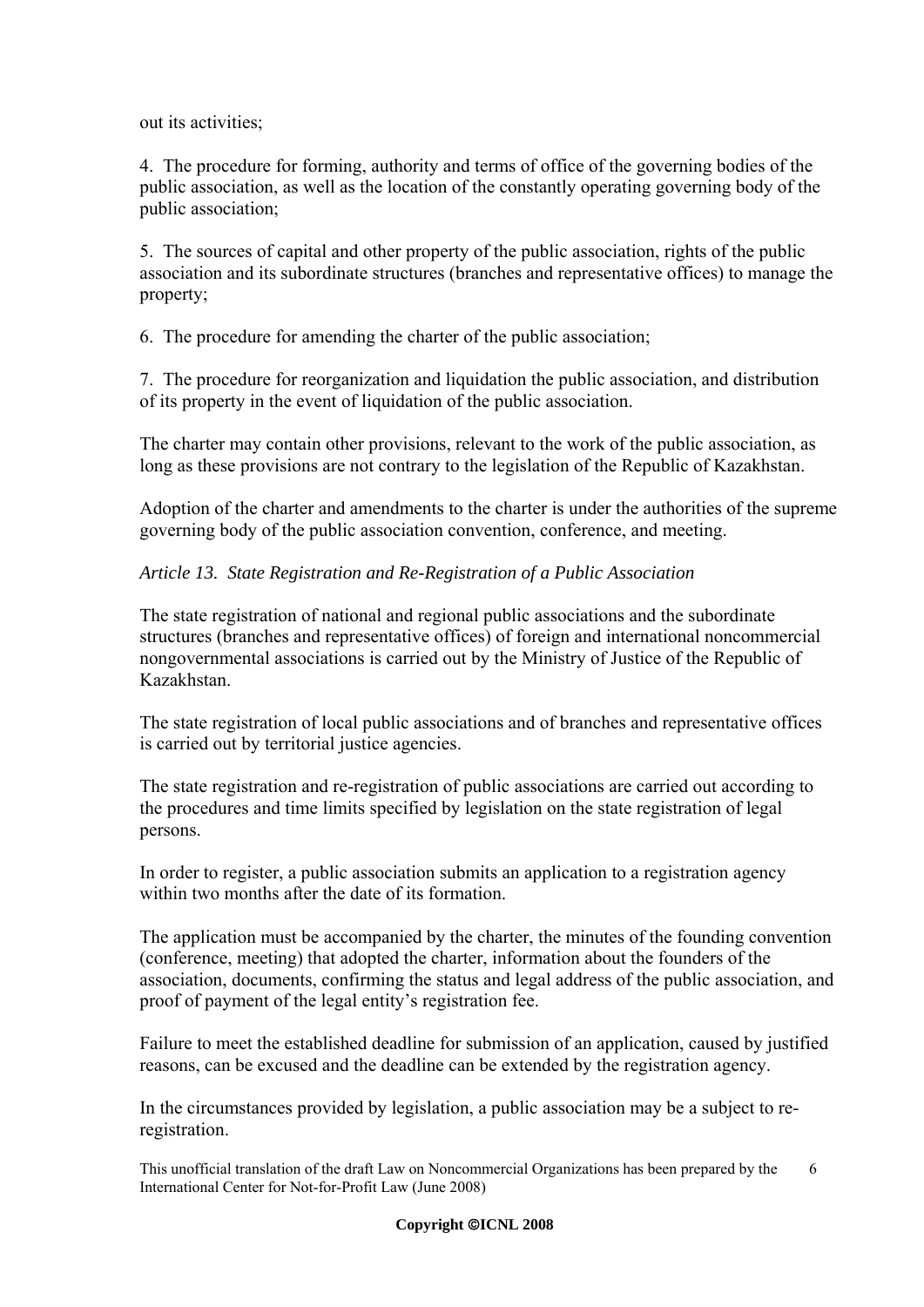For registration and re-registration of public associations, registration fees are levied through the procedures and in the amounts established by the Tax Code of the Republic of Kazakhstan.

# *Article 14. Record Registration of Branches and Representative Offices of Public Associations.*

The subordinate structures (branches and representative offices) of public associations are subject to record registration.

The registration of branches and representative offices of foreign and international noncommercial nongovernmental associations is carried out by the Ministry of Justice of the Republic of Kazakhstan.

Territorial justice agencies register the branches and representative offices of public associations.

The procedures and terms for record registration are regulated by legislation on the registration of legal persons.

*Article 15. Interruption of the Term of State Registration.* 

The term of state registration can be interrupted in the event of an inspection of the founding documents, verification of the list of members of a political party, or for the reasons, specified in the laws on state registration of legal persons.

# *Article 16. Refusal of State Registration.*

A refusal to register a public association or its subordinate structure (branch or representative office) is carried out in accordance with legislation on the state registration of legal persons.

A refusal to register can be appealed in a judicial proceeding.

## *Article 17. Reorganization or Liquidation of a Public Association*

The reorganization of a public association by merger, acquisition , division separation, or transformation is carried out upon the decision of the governing body of that public association according to the procedures provided in its charter and the legislation of the Republic of Kazakhstan.

The liquidation of a public association is carried out for the reasons and in accordance with the procedures, specified by the legislation of the Republic of Kazakhstan.

*Article 18. Symbols of a Public Association.* 

Public associations may have their own symbols (flags, hymns, emblems, pennants, and pins), as long as they are not contrary to the legislation of the Republic of Kazakhstan.

This unofficial translation of the draft Law on Noncommercial Organizations has been prepared by the 7 International Center for Not-for-Profit Law (June 2008)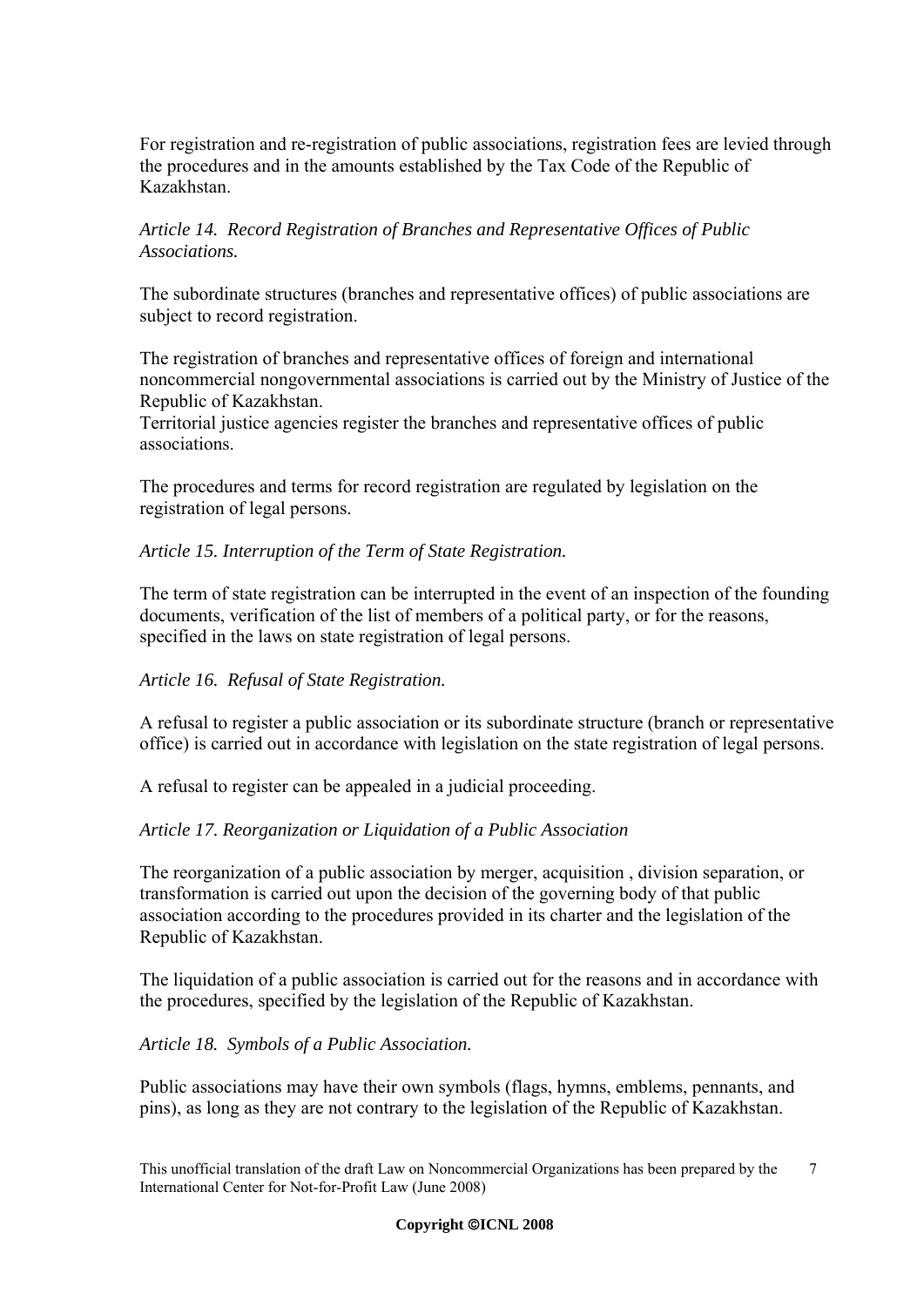A complete or abbreviated name of a public association and its symbols should not entirely or essentially duplicate the title and symbols of the Republic of Kazakhstan and other states, state agencies, public associations registered in the Republic of Kazakhstan, as well as public associations liquidated due to violation of legislation.

Description and designs of symbols of a public association are to be fixed in its charter.

# CHAPTER 3. THE RIGHTS AND OBLIGATIONS OF A PUBLIC ASSOCIATION THE PROPERTY OF A PUBLIC ASSOCIATION

# *Article 19. The Rights and Obligations of a Public Association*

Public associations acquire rights and obligations through their governing bodies, acting within the limits of their authority, provided by the charter and the legislation of the Republic of Kazakhstan.

In order to achieve statutory goals, public associations in accordance with the legislative procedures established by the Republic of Kazakhstan have the right to:

- disseminate information about their activities;

- represent and protect the rights and lawful interests of their members in courts and other state agencies and other public associations;

- establish mass media outlets;

- hold meetings, protests, demonstrations, marches, and pickets;

- perform publishing activities;

- join international noncommercial nongovernmental associations;

- exercise other powers, not contrary to the legislation of the Republic of Kazakhstan.

A public association is obligated to:

- observe the legislation of the Republic of Kazakhstan, as well as provisions of its charter;

- provide members with the opportunity to be acquainted with the documents and decisions affecting their rights and interests;

- inform its members about cash receipts and expenses;

- inform the registration agency about changes in the location of the permanent governing body and provide information about the managers of the public association to the extent set forth in the unified state register.

#### *Article 20. Entrepreneurial Activities of Public Associations*

This unofficial translation of the draft Law on Noncommercial Organizations has been prepared by the 8 International Center for Not-for-Profit Law (June 2008)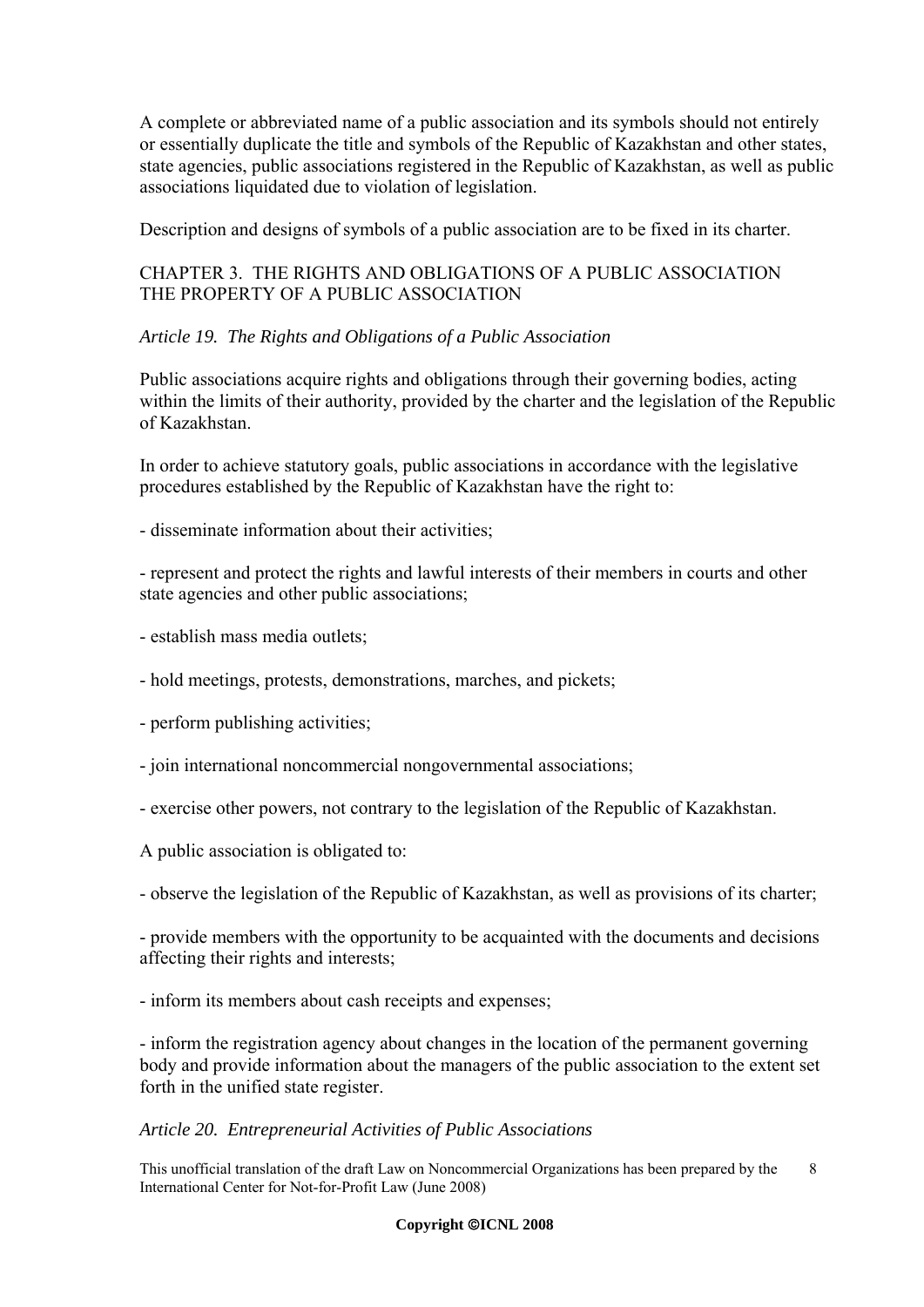Public associations may engage in entrepreneurial activity only insofar as it serves the achievement of the goals set forth in its charter. The entrepreneurial activity of public associations is conducted in accordance with the legislation of the Republic of Kazakhstan.

Profits from the entrepreneurial activities of public associations are subject to taxation in accordance with the legislation of the Republic of Kazakhstan.

Profits from the entrepreneurial activities of public associations may not be distributed among members (participants) of the public association, but should be used to further achievement of the goals set forth in its charter. Public associations are permitted to use their resources for charitable purposes.

## *Article 21. The Property of Public Associations*

The property of a public association consists of objects necessary for the material support of activities specified by its charter, with the exception of objects prohibited by the legislation of the Republic of Kazakhstan.

The cash assets of a public association are formed from initiation and membership fees, if these payments are stipulated by the charter; from voluntary donations and contributions; from receipts from lectures, exhibitions, lotteries, sports and other events conducted in accordance with the charter; from the profits of production or other economic activity; and from other receipts, not prohibited by the law.

The members (participants) of a public association do not have the right to property transferred by them to the public association, including membership fees. They are not responsible for the obligations of a public association, in which they are involved as members (participants), and a public association is not responsible for the obligations of its members (participants).

The property of public associations is protected by the legislation of the Republic of Kazakhstan.

# CHAPTER 4. LIABILITY FOR VIOLATION OF LEGISLATION ON PUBLIC ASSOCIATIONS

# *Article 22. Liability for Violation of Legislation on Public Associations*

Violation of the legislation on public associations results in liability as provided by the legislation of the Republic of Kazakhstan.

Liability for violation of legislation on public associations shall be imposed on guilty physical and legal persons, including officials in state agencies and persons, who are members of the governing body of a public association.

## *Article 23. Suspension of the Operations of a Public Association*

This unofficial translation of the draft Law on Noncommercial Organizations has been prepared by the 9 International Center for Not-for-Profit Law (June 2008)